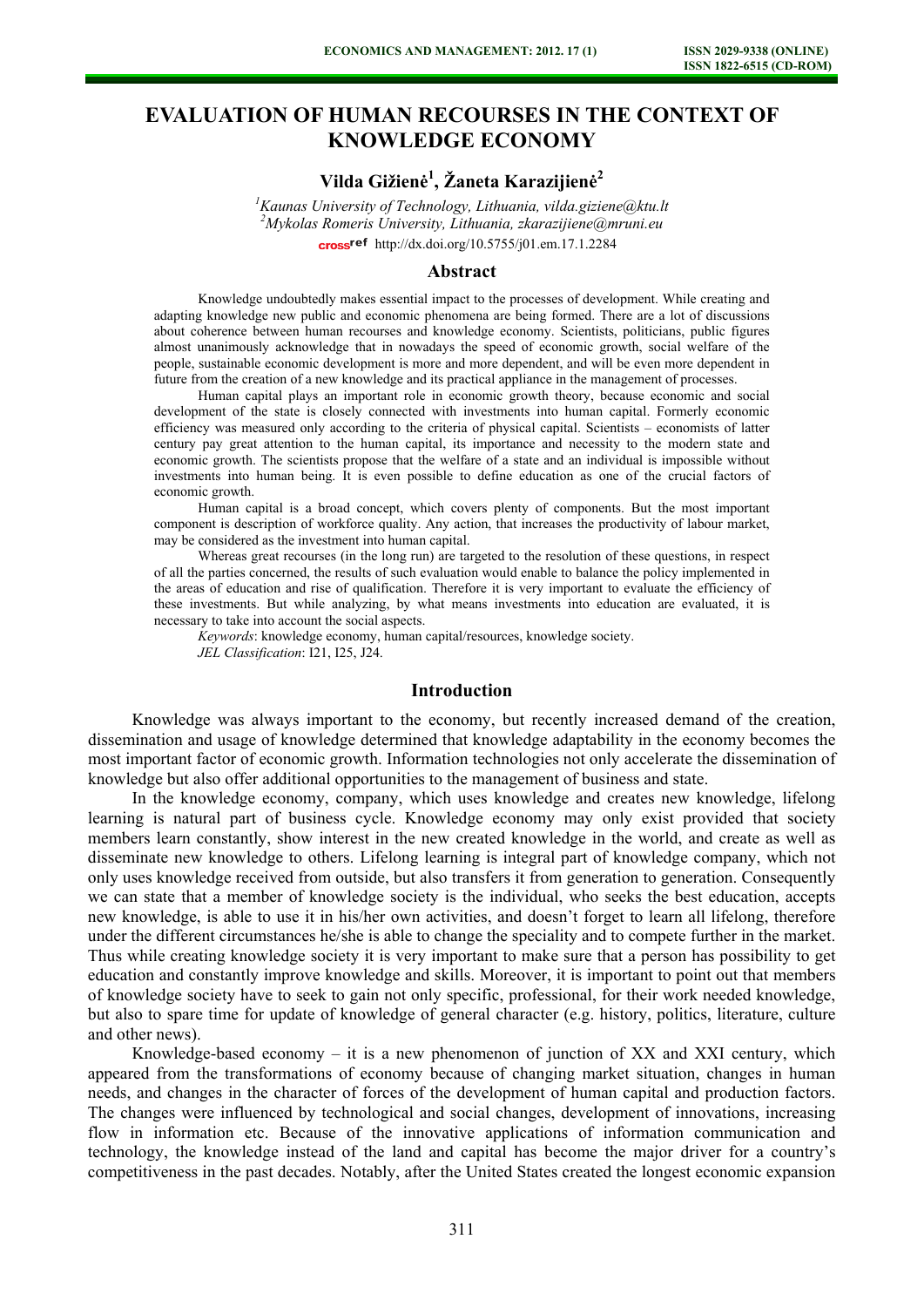in the 1990s, called the new economy paradigm, many countries have drafted the various knowledge-based Economy development plans to enhance the country's competitiveness (Chen, 2008). However the new economic phenomenon is still in process of development. Therefore neither its name, nor methods those help to understand its expression or to evaluate its importance, have not been set yet. Frequently such categories as knowledge economy, information society or knowledge society are even identified (Daugėlienė, 2002). Appearance of new phenomena in economy motivates the scientists and practicians to try to evaluate and interpret present situation more precisely, to find the right terms. Scientists and practicians often differently interpret the new stage of economic development. Among the interpretations there are such – new dangerous society (Toffler, 1990), knowledge society (Masuda, 1980, Naisbitt, 1998) etc. Despite different terms, which define the conditions of the rise and existence of contemporary economy, the coming of a new economic paradigm is acknowledged with one voice. Many scientists name it as knowledge-based economy. Sveiby (1999) introduced the conception of knowledge paradigm, when the processes runnig in the economy are evaluated from the perspective of knowledge. The importance of knowledge to the economic development is also analyzed by such scientists as B.A. Lundvall (1999), A. Bardige (1998), M.H. Boisot (1998) and in the works of many others. Other scientists name the new phenomenon as "knowledge economy", where a lot of attention is given to the "learning organization" and human resources. The economic conditions and prospects of economic development in the time of globalization and knowledge based society creation are getting more heavily dependent on the ability to initiate, disseminate and implement innovations in all spheres of life. This factor is of particular importance for the development and expansions of the European Union because activation of innovations is considered to be a significant problem associated with social and economic development and the advance of science and technology in the European Union (Melnikas, 2008).

Economic growth plays the most important role in the macroeconomic theory. In the contemporary knowledge-based economy the general key feature of researches of factors which stimulate economic growth is this that human capital is separated from physical capital. Scientific researches and education acquired by individuals is very significant to the economic growth. All this comprises human capital. This problem is not new. The models of Smith (1776) and Ricardo (1951 – 1973) are different from neoclassical ones. In the knowledge economy, knowledge is treated as a capital, and information as a product. In the contemporary changeable economy it gains the form of value and reflects economic development and competitiveness in the global environment (Rudytė, 2006). Human resources as well as material resources stimulate economic growth. Economic growth is not possible without human resources (Appleton, Teal, 1998). Return of investment into human capital has direct and indirect effect to the economy; therefore evaluation of human resources can be made in micro and macro levels. Human capital or social capital is defined by three main dimensions: trust, social norms and social network (Jankauskas, Šeputienė, 2007).

Many foreign scientists study impact of human capital to the economic growth; their works prove the importance of investments into education, as the factor of rise of economic growth and competitiveness. It is widely argued, that human, not physical capital is the main factor of differences between countries (Gižienė, Vasiliauskaitė, 2007). Accumulative human capital is particularly topical factor of individual incomes and employment perspectives, and is quite important in setting the level and distribution of incomes in the society.

During Lithuania's integration into the European Union, evaluation of human recourses and formation of knowledge society in the context of knowledge economy is becoming one of the most important economic tasks. Consequently, the development of organization and management of human resources and knowledge society formation processes is topical and important *scientific and practical problem*.

*Aim of the article*: to analyse economic evaluation methods of human resources, particularity of these methods in the context of knowledge economy.

*Research object* – human recourses in the context of knowledge economy.

*Research methods used in the article* – systematic analysis and summing-up of scientific literature and statistical data.

#### **Importance of human recourses in the context of knowledge economy**

In the today's life, in the century of information and globalization, some of the most widely used terms in the scientific literature are "knowledge and knowledge society", "knowledge management" and the like. Those are the terms, which are bound up with each other and have one uniting feature – knowledge dimension.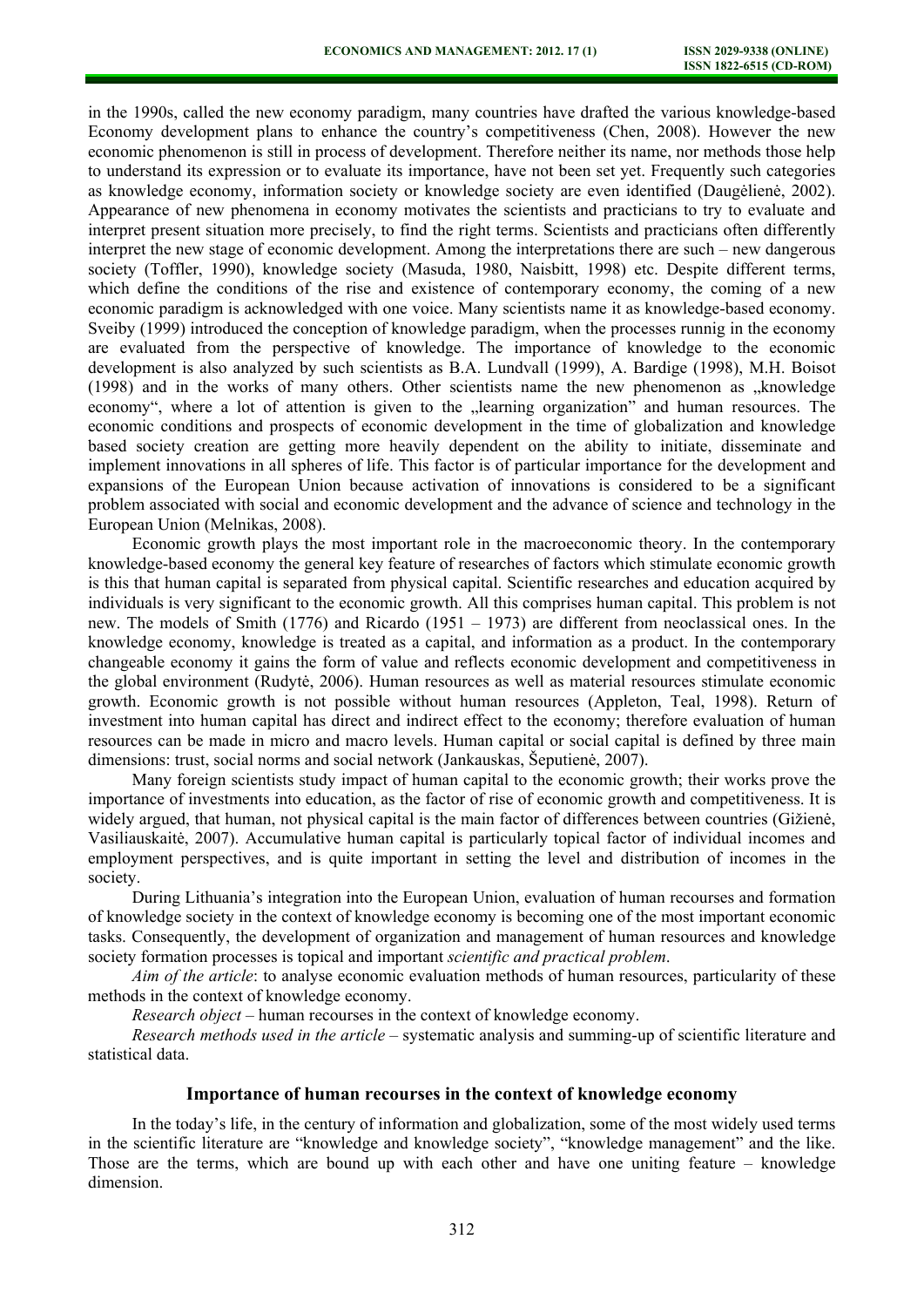Nowadays specialists, representatives, employees of any area, observing what is going on around them and seeking to compete more effectively, react to arising innovations, examine how do they function, try to use them in their own work. That way they renew their knowledge. However, renewal of knowledge is not everything. Companies seek that their products and services would be more attractive than products and services of their competitors. Therefore the companies attempt to improve or to change their activity to be more superior. Then new technologies are created, discoveries are made – in other words, a new knowledge is created.

The formation of knowledge society covers these main processes:

- 1) creation of a new knowledge and its use in economic and social life;
- 2) knowledge acquirement (learning) process;
- 3) new knowledge dissemination and accessibility process.

Hence we can state, that the speed of economic growth, social welfare of the people, sustainable economic development is more and more dependent from the creation of a new knowledge and its practical appliance, i.e. from the formation of knowledge society. After summing up in the scientific literature presented terms of knowledge society, we can state, that knowledge society – it is a society, that constantly gathers information in all branches of science and industry, later by processing this information constantly learns and creates a new knowledge as well as apply this knowledge in its life and work activity. The main activity area of knowledge society – it is economic activity, therefore by forming knowledge society the main attention is paid to the evolution of knowledge-based economy. In the modern conditions the impact of knowledge to the development processes is very big. While creating and adapting knowledge new public and economic phenomena are being formed. Much attention is given to the reciprocity between human recourses and knowledge-based economy.

Development of knowledge society and competitive economy is closely connected, because the welfare of the people of a state is being achieved by strengthening competitiveness of economy. Therefore, scientific research institutions have closely to collaborate with educational and economic systems (see Figure 1):



**Figure1.** Model of interaction system of economy, education and science *Source:* concluded on the basis Bakanauskas & other, 2008

- 1. Interaction between *science and economy* is characterized by this that knowledge given from science is applied in the business companies and helps to solve their problems and to introduce innovations, that way competitiveness of business companies is raised in the market. From the other side, business has to pay back for the knowledge received from science and in this way science is supplied with financial resources for further researches. Consequently, interaction between science and economy strengthens economic competitiveness of state.
- 2. Interaction between *science and education* is evidenced by this that the results of scientific researches are used in the education system, and the education system prepares scientists by giving them the newest knowledge. Therefore, in the interaction between science and education, society is complemented by competitive scientists.
- 3. Interaction between *education and economy* is characterized by this that the education system prepares specialists, that business needs. Thus, the result of interaction between education and economy is well prepared specialists, declined unemployment and competitive economy of state (Bakanauskas & other, 2008).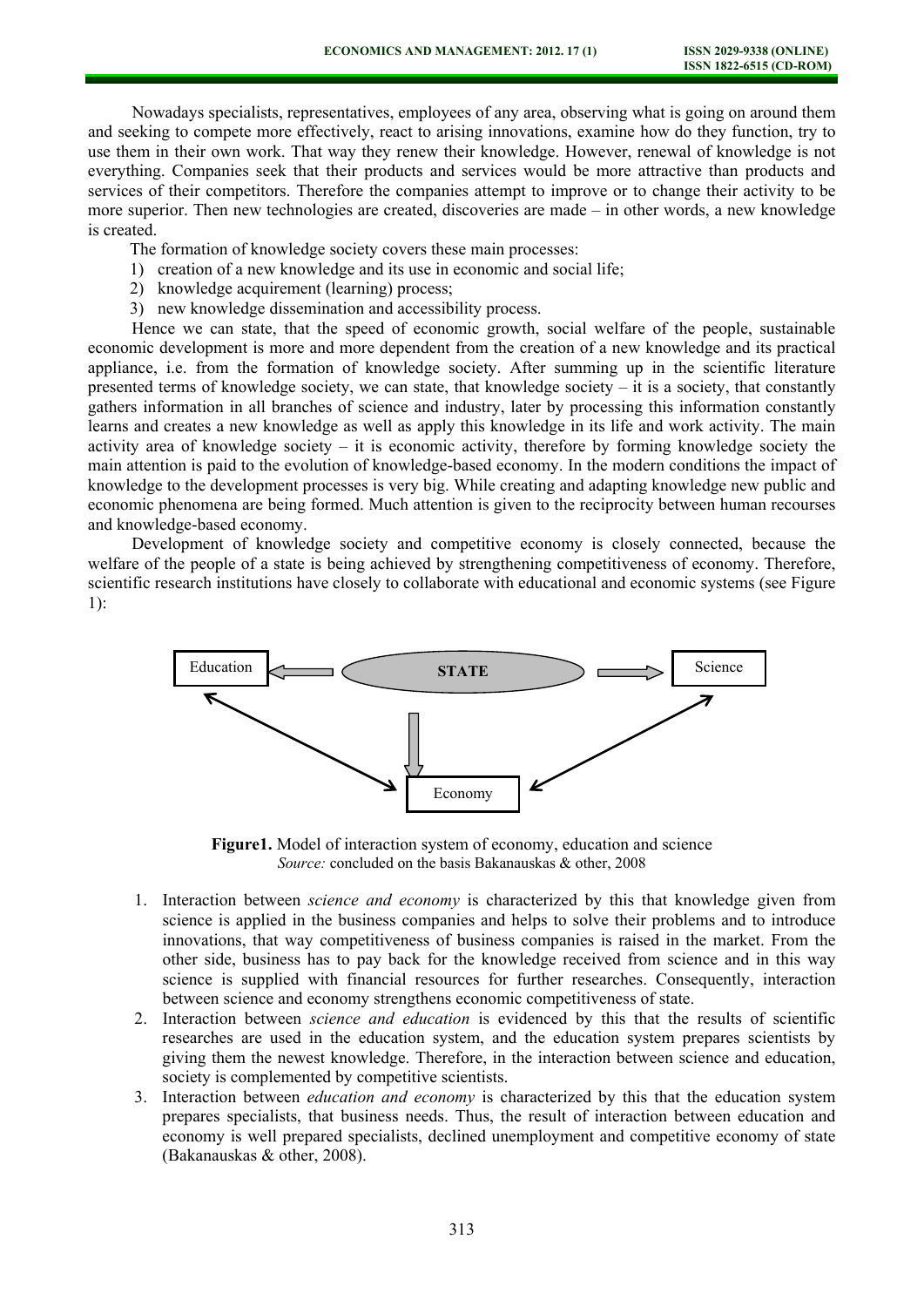Only sustainable development of all these systems may warrant the competitiveness of economic, education and science systems, and stimulate inter-collaboration between science and business in the area of knowledge economy.

Attention should be fixed on the fact that in all times the engine of economic growth was knowledge, still not all communities wanted or were able to use it in raising the welfare of the people. In the scientific literature accentuated the main difference between market and knowledge-based economy – is knowledge commercialization. The aims, character and factors stimulating the development of market and knowledgebased economy have similarities and differences, but the main difference – the knowledge application to practice. Transferring from market economy to knowledge-based economy and forming knowledge society in a state, it is not possible to manage without stimulation and support from the state. Often the state stimulates cooperation between science and business institutions for this purpose as well:

- allows to create and use knowledge;
- stimulates investments into human capital;
- stimulates changes in business companies etc.

It is the most efficient to apply all these means together, because it could be that emphasizing only one of them, the desired effect will not be achieved (see Figure 2).



**Figure2.** The knowledge-based economy means of expression *Source:* Karazijienė, Sabonienė, 2010

Hence knowledge-based economy – it is harmonized system of juridical and economic premises, managerial and economic mechanisms, modern technologies and human resources, the system which originates from the progress of market economy and various technologies, especially information technology (Kriščiūnas & Daugėlienė, 2006). Furthermore, transferring from market economy, where the most important macroeconomic indicator – GDP growth and state's financial resources, to the knowledge-based economy , much attention should be given to such problems as demographic situation, accessibility to education, efficiency of social policy, accessibility to information systems and stimulation of innovations.

In the scientific literature three knowledge accumulation levels are distinguished – individual level (micro), companies' level (mezzo) and state's level (macro). Individual knowledge – it is accumulated scientific experience, acquired abilities and intuition. These abilities of individual are valuated as competence, which is applied in work activity and which helps to create companies' knowledge. Later individual and companies' knowledge enlarges and is applied in state management, thus it helps to form state's knowledge. In today's world, the word "competence" is widely used in human resource management. Individual's work results and finally business success depend on his/her knowledge and skills i.e. competence (Savanevičienė, Stukaitė & Šilingienė, 2008). Consequently, we can make the conclusion that the base of utmost is peoples' individual abilities or shorter – human resources. Relevant inhabitants' education, peoples' ability to evaluate promptly the changes, to realize the concept of lifelong learning, good commercial and financial conditions of state enable states to take part in the competitive knowledge-based economy. Therefore further in this article the main attention will be given to the human resources.

J. Mincer, G. Becker and T.W. Schultz are the pioneers of human capital theory. To the most of people the capital means concrete things, such as deposit in bank, shares, bonds, real estate etc. These are different forms of capital that make returns in the long run. Not all forms of capital are tangible. Acquired education, courses taken, rise of qualification, honesty, punctuality, responsibility is a capital as well. An individual, who wants to raise the salary, has to take care of his/her health, to acquire the speciality, to learn during all the period of work life. The economists consider that the costs taken for the acquisition of education, for the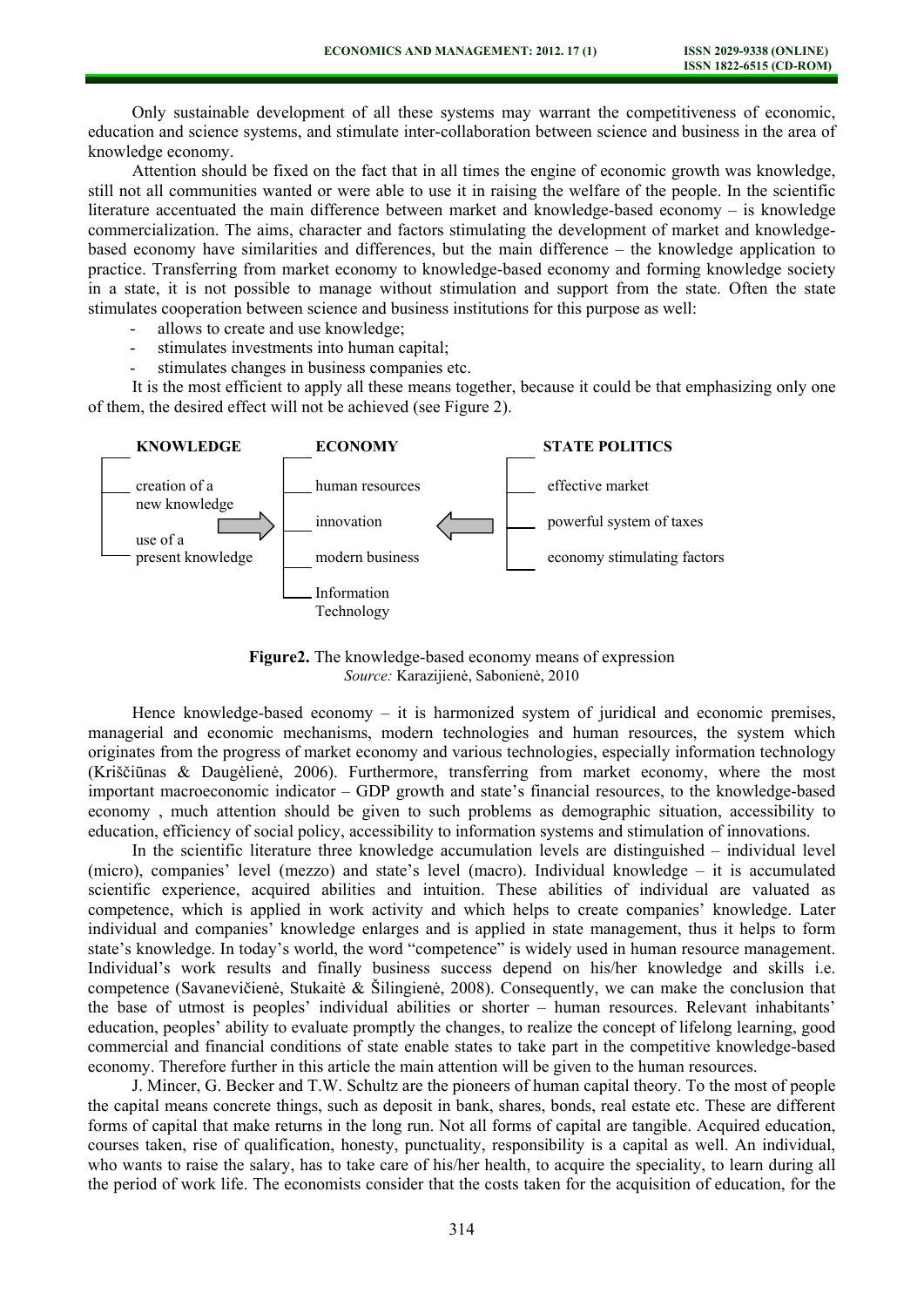refresher courses, for health etc. are the investments into human capital. The knowledge and abilities acquired by an individual, his/her health can not be separated from his/her financial and physical capital, because it is human capital.

Nowadays, knowledge management is one of the most important component of success in life and qualitative performance of all persons and organizations (Valackienė & Dėmenienė, 2007). Education, lifelong learning, health are very important investments into human capital. The researches, carried out by foreign scientists, show that acquired education contributes to the raise of individual's incomes. The return on investments into human capital is positive even after assessing direct and indirect costs. Incomes of educated individuals are higher than average. Thus economic value is created by the human capital, which is grounded on knowledge and abilities.

One of the main factors, which determine long-term growth of knowledge-based economy, is human resources. Human resources may be regarded as rare resources, because the employees with naturally strong cognitive abilities, which already as a rule are rare, create the biggest value in the organization (Kazlauskaitė, Bučiūnienė, 2008). Additionally, continuous learning is the key competency required by any organization that wants to survive and thrive in the new-knowledge economy. Market champions keep asking learning questions, keep learning how to do things better, and keep spreading that knowledge throughout their organization. Knowledge organizations obtain competitive advantage from continuous learning, both individual and collective (Markovic, 2008). Economic welfare of every country depends from the incomes of its inhabitants, i.e. what are family incomes, what are the priorities of the inhabitants of certain country, as well as from the talents of individuals. Individual's chances to achieve something in life depends from the economic conditions of his/her family. Individuals born in rich families have more opportunities than those born in poor families. The latter ones felt deprivation already in the beginning of their life: worse food, worse medical treatment, unstressed importance of education etc.

Kumpikaitė (2007) states, that training of human resources is one of strategic goals of organization seeking to create the system, which would develop the capacities of employees, in respect of company's requirements and employees' aims. It has to be build the opportunities for an employee to develop his/her competences, ability to adapt to changes, skills and experience, to correct made mistakes. Learning and all knowledge is achieved and possessed by individuals. On the contrary, the use of (productive) knowledge to create values is a collective process. So the primary focus in organizational learning has to be paid on transformation of individual knowledge into information, which could be used by other members of the organization in order to be more productive than they otherwise could be alone (Liepė & Sakalas, 2008). Today organization is the constantly changing, flexible, entrepreneur or similarly titled organization having the peculiar feature – the constant learning in individual, group or organizational level. Constant learning changes not only the enterprise but the employee and the staff as well. The employee should be acknowledged with the philosophical provisions of learning and the enterprise must ensure its staff suitable communication, self-realization and motivation system (Sakalas & Venskus, 2007).

Human capital is very important to the economic growth; therefore evaluating human capital early investments into it have to be evaluated as well. Barro and Lee (2001) begin the evaluation of human capital from the time when an individual starts school.

## **Evaluation of human resources by income based and cost based measurement methods**

The main object of discussion evaluating human capital is how to calculate it, how to measure its value. According to A. Smith, the creation of specialized workforce requires unique input, i.e. education, acquisition of knowledge. This statement about education stimulated to investigate acquired education and its benefit to the economic growth.

It is not possible to take and evaluate human resources directly, because they are not material and tangible. It could be stated that it is not possible to buy knowledge, because it is not being sold, goods and services are being sold. Knowledge, unlike other resources, is inexhaustible worth. Information and knowledge may constantly growth. Excess of knowledge requires the demonstration of competences in the creation of added value in professional activity. Nowadays people receive huge flow of information, evaluating the economic value of human resources, it is important to differentiate what is knowledge and what is simply information. Knowledge is what we can use practically. Knowledge is acquired in the process of learning.

In this article the stress is put upon the human capital with reference to income based and cost based measurement methods. The core of these methods is acquired education, experience, capabilities. Using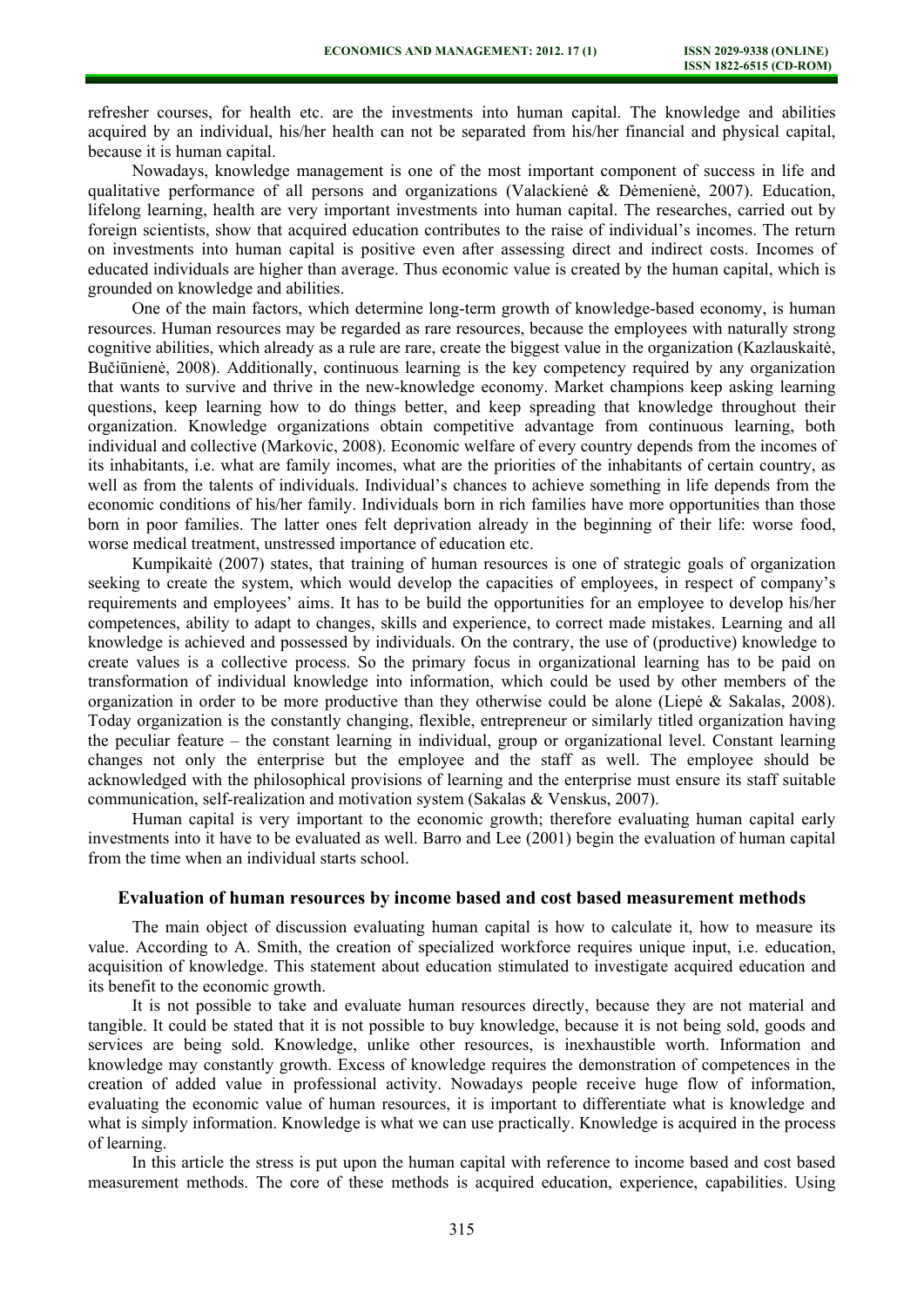these methods it is possible to measure monetary value of an individual and all general economy of a state, and to compare it with physical capital. Earnings are considered to be human capital, which consists of the competence of an individual to work efficiently and to create a new product (Bowles, 2001). The value of human capital of every individual is calculated as incomes received participating in labour market.



**Figure 3.** Human capital measurement models *Source:* developed by the authors

*Cost based measurement method*. Engel (1883) was the initiator of this method. The measurement of human capital refers to the calculation of parents' costs, how much do parents invest into their children. According to Engel, the costs devoted to the raising of an individual, are calculated till 25 years, up to the time the individual manages to take care fully of him/herself, becomes employable. Thus investments into an individual are made till 25 years, then x<26.

$$
c_i(x) = c_{0i} + c_{0i} \left[ x + 1/2k_i x(x+1) \right] = c_{0i} \left[ 1 + x + 1/2k_i x(x+1) \right] \tag{1}
$$

where:

 $i = 1,2,3...$  class (from the lower, middle and upper class respectively);  $c_{0i}$  – cost at birth;

 $c_{0i}$  +  $xc_{0i}$  $k_i$  – annual cost of a year;

$$
k_{i}=k=0{,}1\,;
$$

 $x$  – person age ( $x$  < 26).

This method does not evaluate money depreciation in time and all other social investments that are invested into an individual.

*Income based measurement method*. Petty (1690) was the initiator of this method. He measured human capital in England describing it as the difference between national incomes and property (of land and returns), applying 5% interest rate. Petty's method was too simple and imprecise. Kiker (1966) was the first one, who attempted to measure scientifically the value of human capital. He followed the method of Farr (1853): individual's expected future earnings, present earnings, living expenses are measured. The present value of these money flows is calculated. The principal assumption of this model is that the value of human capital for an individual covers all individual's incomes earned in the labour market over lifetime. Dublin and Lotka (1930) devised a formula for estimating human capital of an individual at birth.

$$
V_0 = \sum_{x=0}^{\infty} \frac{P_{ox} \left( y_x E_x - c_x \right)}{\left( 1 + i \right)^x}
$$
 (2)

where:

i – interest rate;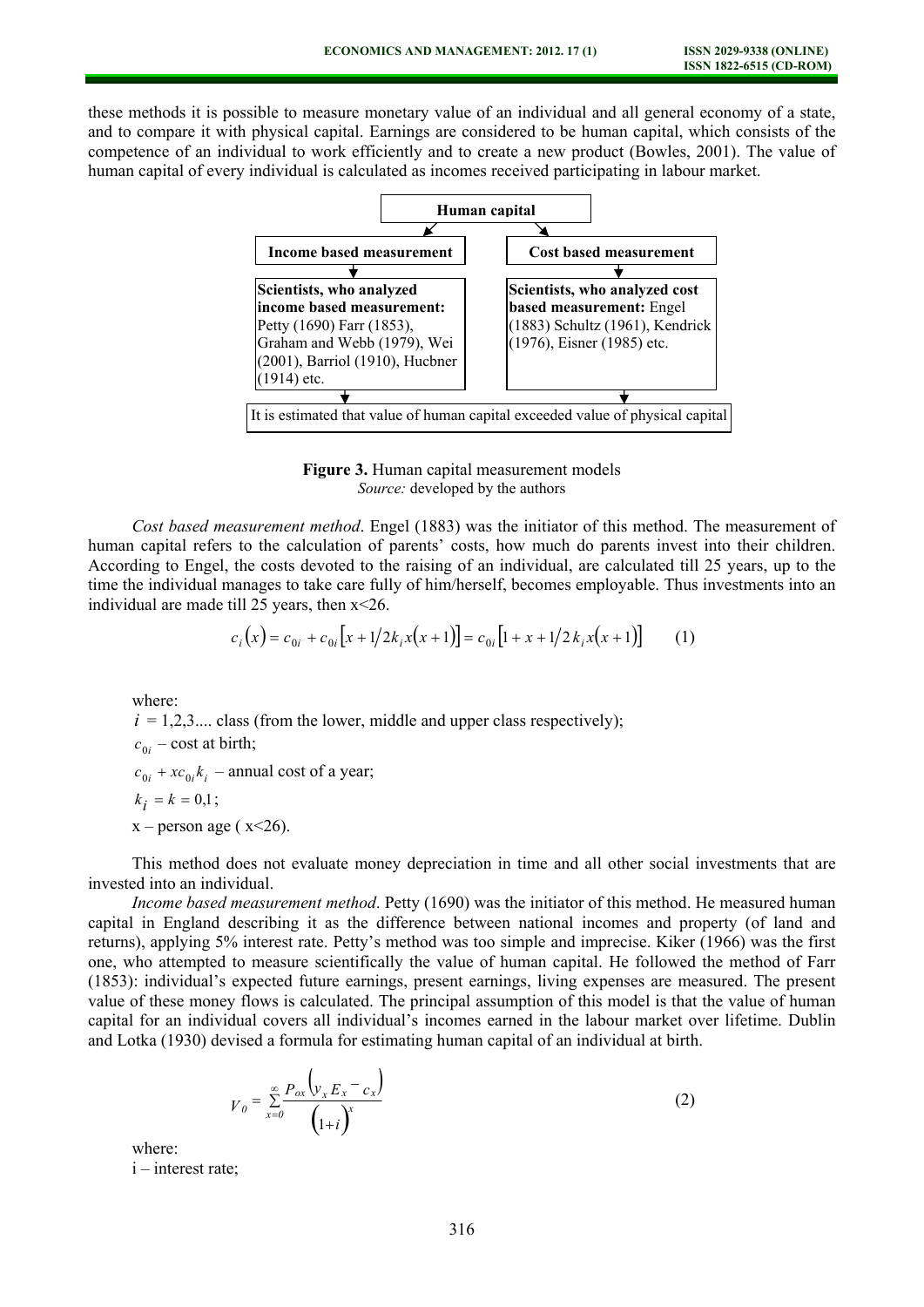$V_0$  – value of human capital from birth;

 $x - \text{years}$ :

 $P_{0x}$  – probability at birth of an individual surviving to age x;

 $y_x$  – annual earnings per individual from age x to x+1;

- $E_x$  annual employment rate at age x;
- $c_x$  the cost of living for an individual from age x to age  $x+1$ .

$$
C_a = \sum_{x=0}^{a-1} \frac{P_{ax} \left( C_x - y_x E_x \right)}{\left( 1 + i \right)^{x-a}}
$$
(3)

 $C_a$  – net cost of rearing a person up to age a.

After transforming the formulas (2, 3), we get such simplified formulas:

$$
V_a = \frac{\left(1+i\right)^a}{P_{0a}} V_0 + C_a ; \tag{4}
$$

$$
C_a = V_a - \frac{\left(1+i\right)^a}{P_{0a}} V_0 \tag{5}
$$

The cost of producing an individual up to age a is equal to the difference between his value at age a and the present value, at age a, of his value at birth, adjusted for his survival probability to age a.

Income based measurement method allows to measure human capital by discounting expected money flows annually and summing them. The value of human capital depends on individual's acquired education, knowledge, abilities, lifelong learning. There is no need to include specially the depreciation into this method, because it is already included in the model. This method allows getting fairly exact results, when it is possible to get the data needed for the calculation. The data from web pages of statistics department are used.

This model has shortcomings as well. It refers to the assumption that differences between earnings directly influence productivity. Income based measurement of human resource depends on discount rate, and also on individuals' retirement age. The comparison of the results, received in different countries, has to be very careful, being confident that the same parameters were used.

Foreign scientists raised the question whether received relief has to be deducted from the incomes (rise of earnings). De Foville (1905), Eisner (1988) criticized income based measurement method for this reason.

The rise of individual's incomes depends on the education, abilities, and acquired experience. Experience is directly connected to individual's age. Graham and Webb (1979) included the economic growth into the measurement of human capital.

$$
PV_{x}^{i} = \sum_{x=a}^{75} \frac{Y_{x}W_{x}P_{xt}\left(1 + \frac{i}{g_{k}}\right)}{\left(1 + r_{k}\right)^{x-a}}
$$
(6)

where:

 $PV_{x}^{i}$  – present value;  $k$  – year of life;  $r$  – interest rate;  $x$  – individual age; i – individuals;  $Y_x$  – average earnings at age x;  $W_x$  – employment rate at age x; g – growth rate in earnings;

a – person age.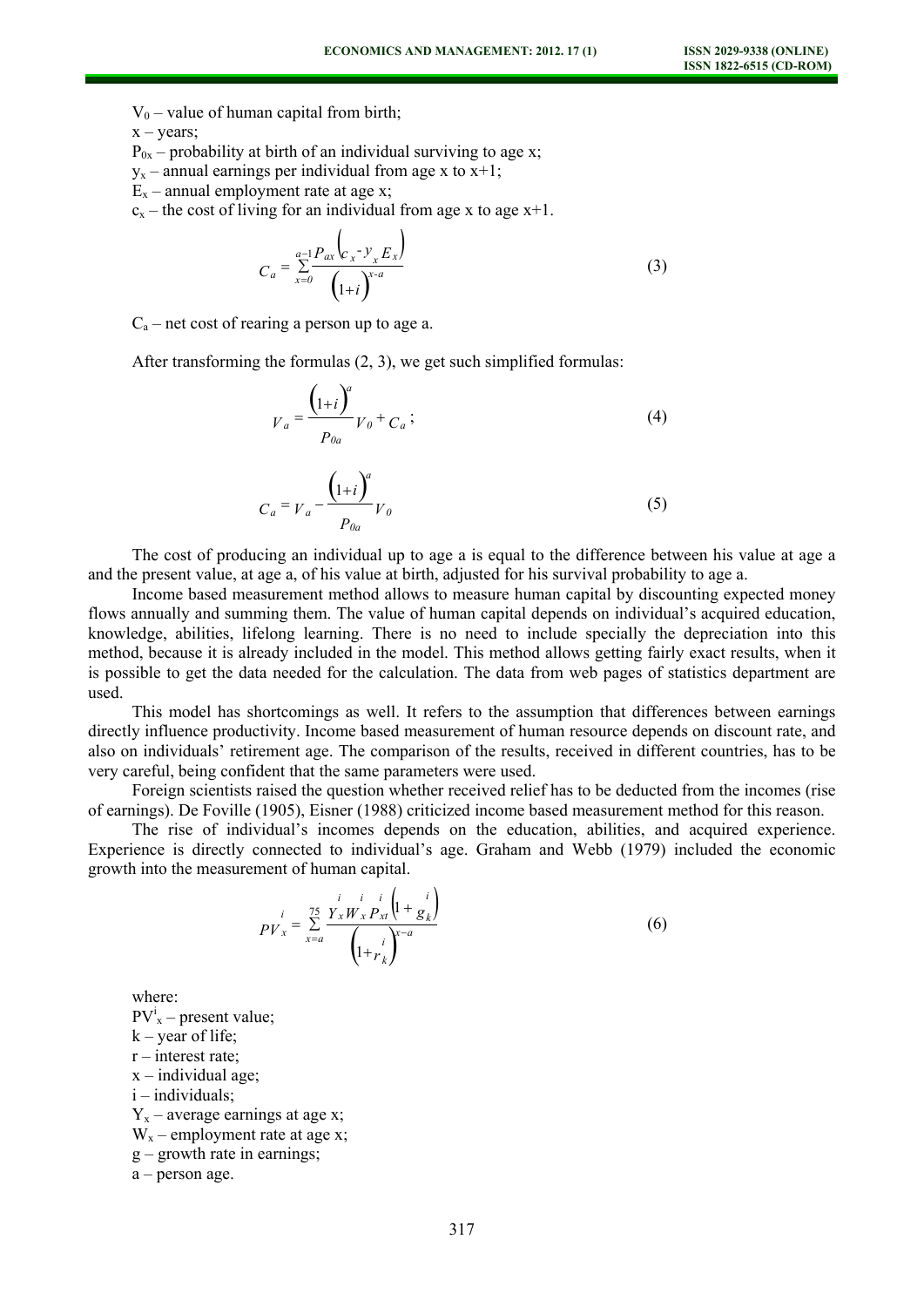Applying this model Graham and Webb (1979) found out that education positively affects individual's earnings, irrespective of individual's age. Despite acquired education the curve of growth of individual's earnings has the form of concave down parabola. In the beginning of individual's employable life the earnings raise, in some period of life they are stable, and later they start to decrease, in the retirement age earnings approach zero (if we presume that an individual doesn't work anymore after retirement).

 Subject to the level of acquired education, various utility of human capital is received. For example, the acquirement of Bachelor's degree gives some utility of human capital, Master's degree – different one. Obviously, it is not possible to state it unambiguously, because the utility received, as it was mentioned earlier, is closely connected to individual's ability to adapt in the labour market, his/her capabilities and skills. Calculating the utility of education in different countries, the particularity and economy of a country has to be evaluated. Extra year of studies produces different utility in different countries (Woßmann, 2002). It is also not possible to state unambiguously, that only acquired (formal: university, nonuniversity) education influences the economy. Graduates of universities and colleges are not one hundred percent prepared to participate in the labour market. The employer after accepting new graduate to work, instructs the person, sends to the refresher courses, which provide additional knowledge to occupy particular work position. Lifelong learning, acquired experience also makes impact to the economic growth. J. Mincer proposes that the utility of such lifelong learning makes about 2 per cent of gross domestic product (GDP).

## **Evaluation of human recourses in Lithuania in the context of knowledge economy**

Political, economic and social reforms, that started in Lithuania in the beginning of 1990's, determined changes in all areas of public life, in the sphere of business and paid work as well: the decline of production conditioned the decrease of workers' number and the increase of unemployment level; as the result of the processes of privatisation and economy modernization was the change in the structure of inhabitants' employment, the new personnel groups according to economic status emerged: employers, hiring employees and independent contractors. The demand of the qualified specialists started to grow. In the consequence of changes that occurred, the requirements for employees' qualification and competence changed as well, this motivated persons to make decisions concerning investments into education.

Workforce always was an important integrate part of economic activity, and in future due to proceeding reorganization process, which is strongly effected by globalization, its importance may increase even more. Globalization emphasizes innovations and knowledge, the growth of industry based upon scientific researches; for all this the bigger number of employees, who have more capabilities, is needed. As world practice shows, the value of educated, easy adapting and learning employees is rising up, because the possession of such employees is the key economic advantage of a region. The state has to use effectively the potential of education, intending to warrant economic and social stability (Grundey, Sarvutytė, 2007).

To adjust studied theoretical models, statistical data are needed; therefore statistical data analysis will be done in this article. Human resources are one of the main factors conditioning long-lasting economic growth. The state intending to have growing state economy has to finance scientific researches, education. One of the principal characteristics of comparison is the expression of funding extent in percentage of gross domestic product (GDP). The percentage of GDP per inhabitant characterizes the potential of state economy, and the percentage of GDP allocated to various areas of social, cultural and economic life reflects the priorities of state policy.

As we see in Figure 4, the proportion of expenditure on research and development and GDP rose every year, and this means that Lithuanian government allocated increasingly more funding to science and innovation.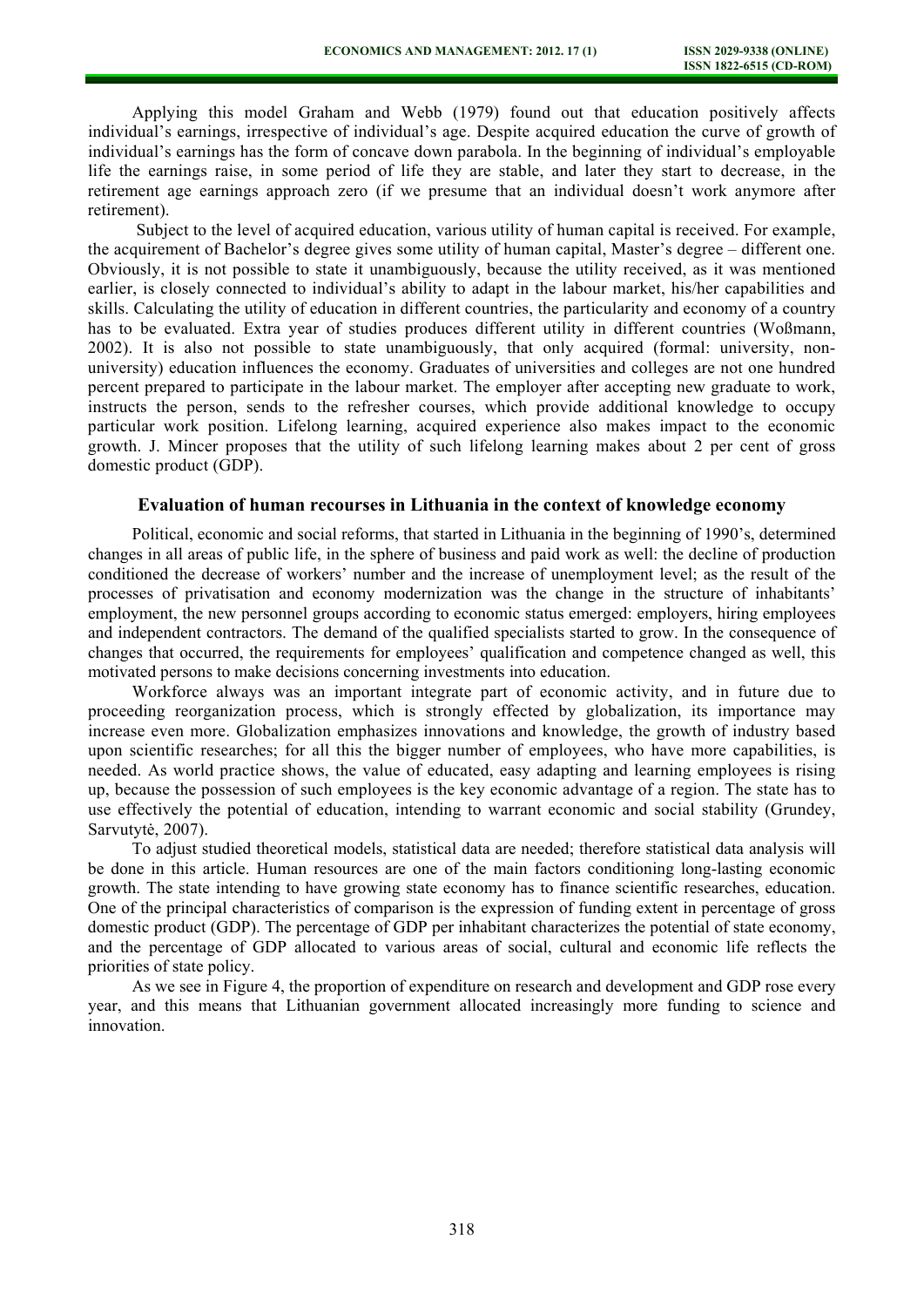

**Figure 4.** Expenditure on R&D as a percentage of gross domestic product (GDP) *Source:* SL Department of Statistics to the Government of the Republic of Lithuania

In Figure 5 we see that funding rose for both basic and applied research and for experimental development as well. From 1997 to 2008 funding allocated to research and development grew 4.09 times. Funding allocated to R&D rose approximately by 17 per cent annually. The economic crisis impacted the reduction of funds (finances) and on 2009 funding allocated to R&D started decrease.



**Figure 5.** Expenditure on R&D (research and development) *Source:* SL Department of Statistics to the Government of the Republic of Lithuania

Turnover of research and development personnel was not very high in 1997 – 2010. The number of personnel of this area changed very little from 1997 to 2001, in 2002 declined, in 2003 personnel number began to grow in comparison to the year 2002. In 2008 the number of research and development personnel was the highest one over all considered years (see Figure 6).



**Figure 6.** Research and development personnel, in thousands *Source:* SL Department of Statistics to the Government of the Republic of Lithuania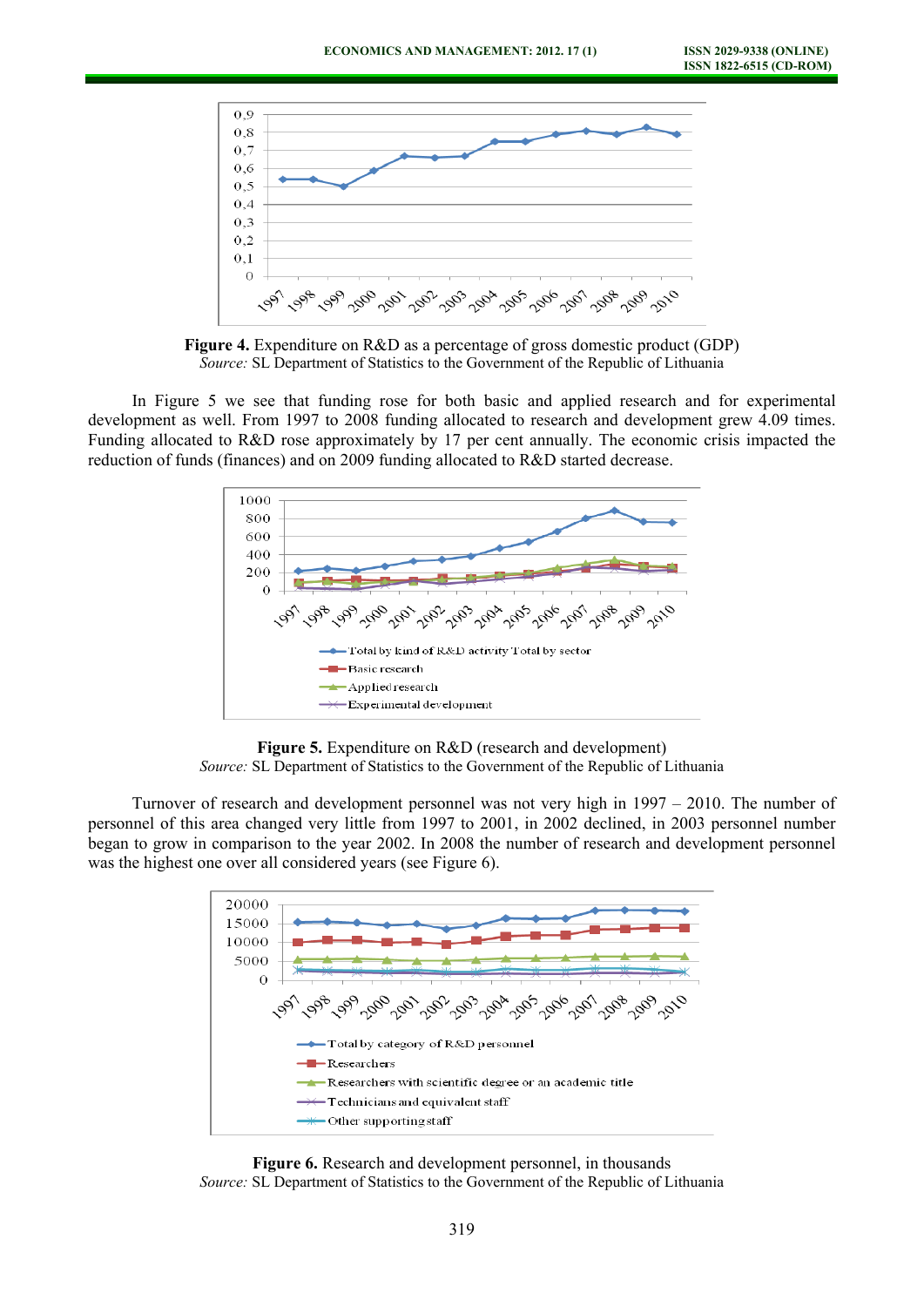The data presented in Figure 7 and Figure 8 is of earlier years because Department of Statistics Lithuania does not provide the newest data concerning the analyzed issue. Lithuanian state, as we see in Figure 7, allocates increasingly more money both to scientific researches, and to education as well. Comparing the year 2000 to 2008, we see that expenditure on education rose by 117 per cent. Expenditure on education rose gradually.



**Figure 7.** State and municipal budgets expenditure on education, LTL million *Source:* SL Department of Statistics to the Government of the Republic of Lithuania

In 2004 – 2008 the highest activity of the population was among individuals aged 24-54, in 2008 it reached 86 per cent. Individuals aged 15-24 are the least active; their activity level was 27.4 per cent in 2008. The individuals, who acquired higher education, form the biggest part of employed population. As it was already written in theoretical researches, success of an individual in labour market is determined not only by acquired education, but also by individual abilities: capabilities, experience, knowledge and ability to adapt it in particular situation.

Having to measure the utility of human capital to the economy, we have to evaluate the increase of earnings depending on acquired education. As we see in Figure 8, the highest level of earnings is paid to individuals with higher education; the lowest level of earnings is paid to individuals with secondary and special secondary education.



 $\Box$  manufacturing  $\Box$  Hotels and restaurants  $\Box$  Financial intermediation  $\Box$  education

**Figure 8.** Average gross monthly earnings by education in 2006, LTL *Source:* SL Department of Statistics to the Government of the Republic of Lithuania

The difference in earnings of individuals with only secondary education and individuals with higher education is approximately 41 per cent (depending on economic sector). It proves that education provides utility to the individual personally and to the state economy at the same time. Thus summarizing the thoughts laid out above it is possible to state that the key factors enabling to compete in labour market are education, professional qualification, additional professional abilities (good knowledge of foreign languages, computer literacy, entrepreneurial skills, communicativeness, willingness to work). After assessing these factors, it is possible to make a premise that the competitiveness of an individual in labour market and the chance to get a job directly depends on the level of education.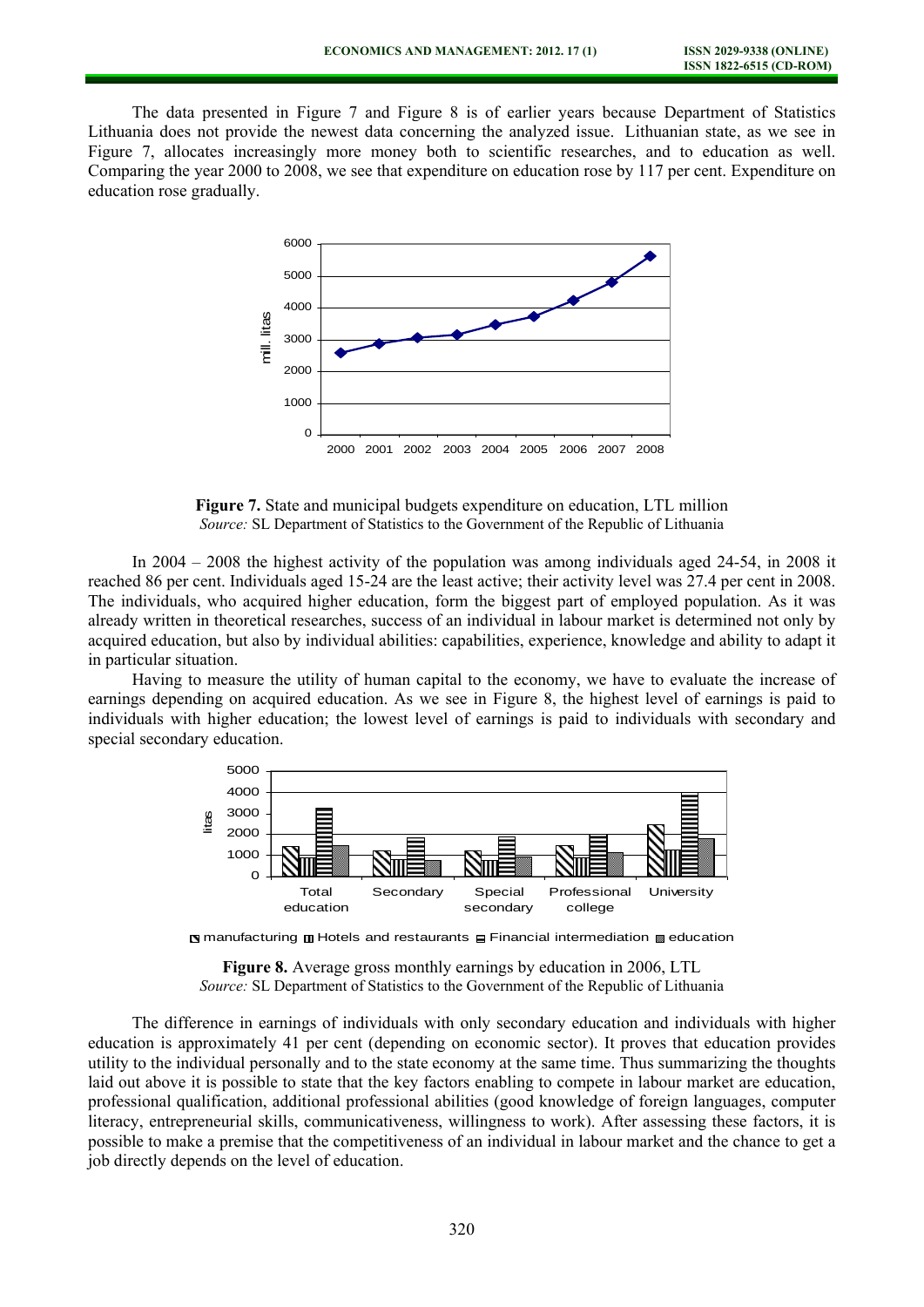## **Conclusions**

- In the knowledge economy company, which uses knowledge and creates new knowledge in its activity, lifelong learning is natural part of business cycle. Knowledge economy may only exist provided that society members learn constantly, show interest in the new created knowledge in the world, and create as well as disseminate new knowledge to others. Lifelong learning is integral part of knowledge company, which not only uses knowledge received from outside, but also transfers it from generation to generation.
- Education is one of the principal factors of the development of modern knowledge economy. Successful economic development is more and more dependant on future investments into people and the rise and development of intellectual potential. These investments stimulate the growth of labour market as well as economic growth, because the more individuals acquire higher education, the more labour productivity and efficiency rises, technological changes (new technologies) are mastered faster. In the state with higher investment level into human capital, the percentage of gross domestic product per inhabitant grows more intensive.
- After doing statistical analysis, it is possible to state, that the research of efficiency of investments into education is a topical question, because such strong disposition of inhabitants to study will shortly change the structure of labour market – the number of people with higher education will significantly grow, however the number of workplaces will not grow at such rapid rate. Thus potential students will start to motivate their decision to study more by economic reason, not by psychological incentives, such as prestige and self-realization.
- With reference to the performed researches, analyzing the efficiency of investments into education, it is possible to forecast already today, what expectations towards investments into education and earnings individuals have. It is important to investigate, whether education and increase of earnings are interdependent, whether they correlate. Such type researches are relevant in the university as well, while analyzing market, students' attitude towards education, disposition and possibilities to allocate certain part of financial resources to the education.
- The difference in earnings of individuals with only secondary education and individuals with higher education is approximately 41 per cent (depending on economic sector). It proves that education provides utility to the individual personally and to the state economy at the same time.
- During Lithuania's integration into the European Union, evaluation of human recourses and formation of knowledge society in the context of knowledge economy is becoming one of the most important economic tasks. However, the development of knowledge-based economy is not so efficient in Lithuania, in comparison with the old EU member states and USA. There are a lot of bureaucratic constraints, information technologies are used not enough efficiently, not enough of funs are allocated for researches, the potential of human resources is big, but it is used inefficiently, what results in emigration of many specialists to other countries. Consequently, moving towards knowledge-based economy, it is essential to choose properly the means for the realization of human recourses potential in the country.

## **References**

- 1. Baumol, W. (1990). Enterpreneurship: Productive, Unproductive, and Destructive. *Journal of Political Economics*, 893-921.
- 2. Bakanauskas, A., Kvedaravičius, J., Lydeka, Z., Pačėsa, N., Zakarevičius, P. & Žukauskas, P. (2008). *Žinių visuomenės formavimas: patirtis, problemos, perspektyvos.* Kaunas: VDU l-kla.263 p.
- 3. Bowles, S., Gintis, H., & Osborne, M. (2001). The determinants of earnings: A behavioural approach. *Journal of Economic Literature*, 39 (4), 1137-1176. Chen, Chih-Kai (2008). Construct model of the knowledge-based economy indicators. *Transformations in Business & Economics*, Vol. 7, No. 2 (14), 21-31.
- 4. Druker, P. (1989). *The New Realities in Government and Politics, in Economics and Business, in Society and Word*. New York. 276 p.
- 5. Dublin, L. I. (1928). *Health and Wealth, a Survery of the Economics of World Health*. New York: Harper & Bros.
- 6. Engel, E. (1883). *Der Werth des Menschen. Berlin*: Verlag von Leonhard Simion.
- 7. Farr, W. (1852). Equitable taxation of property. *Journal of Royal Statistics*, 16 (March issue), 1-45.
- 8. Gižienė, V., & Vasiliauskaitė, A. (2007). Evaluation models of investments to education: application peculiarities. *Inzinerine Ekonomika-Engineerin Economics*(2), 50-58.